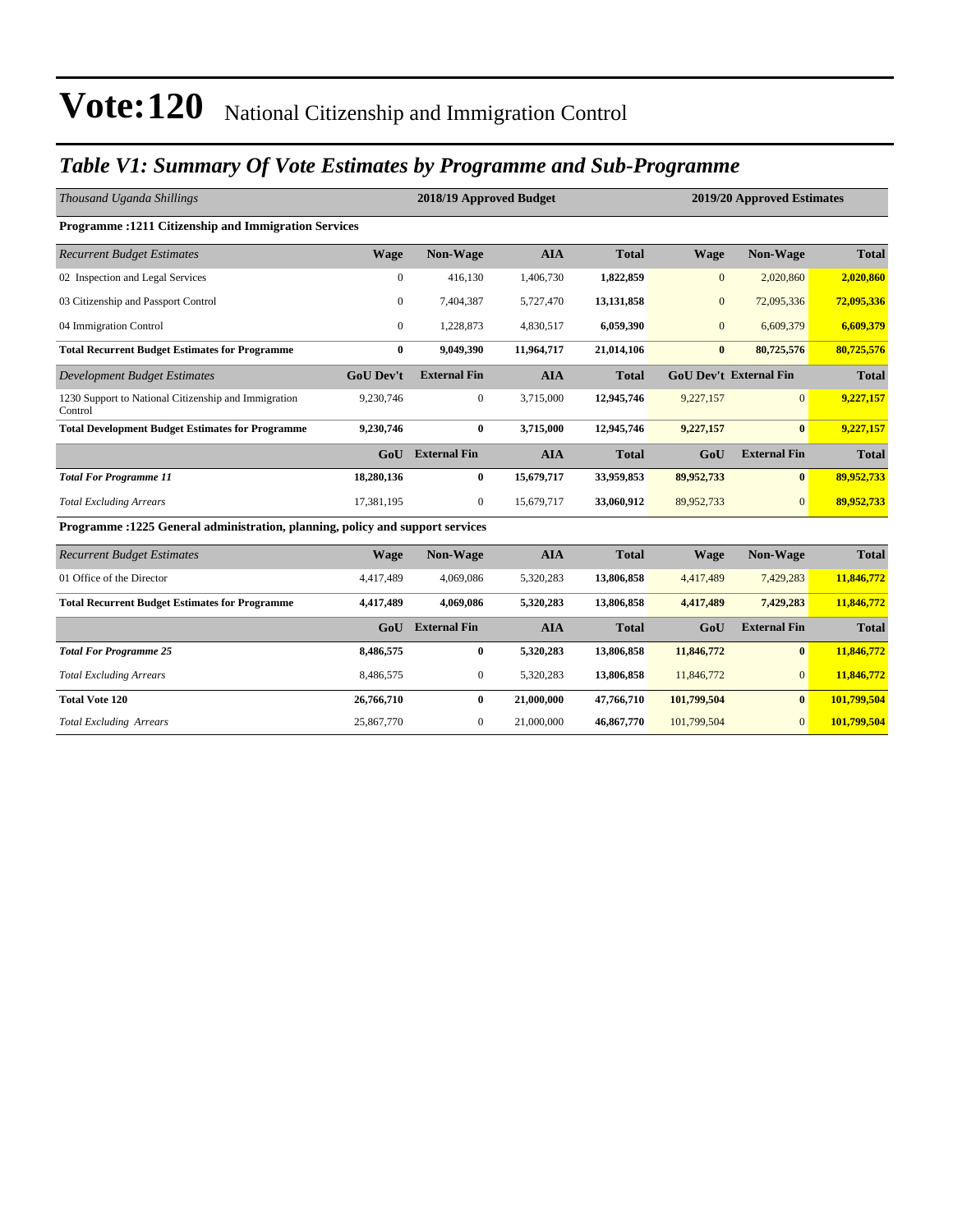### *Table V2: Summary Vote Estimates by Item*

| Thousand Uganda Shillings                                   |            | 2018/19 Approved Budget<br>2019/20Approved Estimates |            |                  |            |                     |                         |
|-------------------------------------------------------------|------------|------------------------------------------------------|------------|------------------|------------|---------------------|-------------------------|
|                                                             | GoU        | <b>External Fin</b>                                  | AIA        | <b>Total</b>     | GoU        | <b>External Fin</b> | <b>Total</b>            |
| <b>Employees, Goods and Services (Outputs Provided)</b>     | 17,054,770 | $\bf{0}$                                             | 17,285,000 | 34,339,770       | 92,572,347 | $\bf{0}$            | 92,572,347              |
| 211101 General Staff Salaries                               | 4,417,489  | $\bf{0}$                                             | $\bf{0}$   | 4,417,489        | 4,417,489  | $\bf{0}$            | 4,417,489               |
| 211103 Allowances (Inc. Casuals, Temporary)                 | 1,226,406  | $\bf{0}$                                             | 1,199,565  | 2,425,971        | 3,926,451  | $\bf{0}$            | 3,926,451               |
| 212102 Pension for General Civil Service                    | 192,861    | $\bf{0}$                                             | $\bf{0}$   | 192,861          | 243,459    | $\bf{0}$            | 243,459                 |
| 213001 Medical expenses (To employees)                      | 0          | $\bf{0}$                                             | 30,000     | 30,000           | 261,507    | $\bf{0}$            | 261,507                 |
| 213002 Incapacity, death benefits and funeral expenses      | 30,000     | $\bf{0}$                                             | $\bf{0}$   | 30,000           | 140,400    | $\bf{0}$            | 140,400                 |
| 213004 Gratuity Expenses                                    | 343,049    | $\bf{0}$                                             | 0          | 343,049          | $\bf{0}$   | $\bf{0}$            | $\overline{\mathbf{0}}$ |
| 221001 Advertising and Public Relations                     | 87,400     | $\bf{0}$                                             | 485,217    | 572,617          | 310,595    | $\bf{0}$            | 310,595                 |
| 221002 Workshops and Seminars                               | 18,000     | $\bf{0}$                                             | 198,321    | 216,321          | 334,532    | $\bf{0}$            | 334,532                 |
| 221003 Staff Training                                       | 568,490    | $\bf{0}$                                             | 483,863    | 1,052,353        | 582,982    | $\bf{0}$            | 582,982                 |
| 221004 Recruitment Expenses                                 | 0          | $\bf{0}$                                             | 9,600      | 9,600            | $\bf{0}$   | $\bf{0}$            | $\overline{\mathbf{0}}$ |
| 221005 Hire of Venue (chairs, projector, etc)               | $\bf{0}$   | $\bf{0}$                                             | 40,000     | 40,000           | $\bf{0}$   | $\bf{0}$            | $\overline{\mathbf{0}}$ |
| 221006 Commissions and related charges                      | 804,800    | $\bf{0}$                                             | 271,920    | 1,076,720        | 685,200    | $\bf{0}$            | 685,200                 |
| 221007 Books, Periodicals & Newspapers                      | 5,864,265  | $\bf{0}$                                             | 4,118,039  | 9,982,303        | 66,319,470 | $\bf{0}$            | 66,319,470              |
| 221008 Computer supplies and Information Technology<br>(TT) | 223,310    | $\bf{0}$                                             | 165,900    | 389,210          | 611,240    | $\bf{0}$            | 611,240                 |
| 221009 Welfare and Entertainment                            | 251,508    | $\bf{0}$                                             | 1,490,478  | 1,741,986        | 2,337,739  | $\bf{0}$            | 2,337,739               |
| 221010 Special Meals and Drinks                             | 0          | $\bf{0}$                                             | 15,000     | 15,000           | 137,000    | $\bf{0}$            | 137,000                 |
| 221011 Printing, Stationery, Photocopying and Binding       | 299,969    | $\bf{0}$                                             | 1,281,922  | 1,581,891        | 1,444,279  | $\bf{0}$            | 1,444,279               |
| 221012 Small Office Equipment                               | 270,585    | $\bf{0}$                                             | 657,312    | 927,897          | 738,460    | $\bf{0}$            | 738,460                 |
| 221016 IFMS Recurrent costs                                 | $\bf{0}$   | $\bf{0}$                                             | 65,000     | 65,000           | 65,000     | $\bf{0}$            | 65,000                  |
| 221017 Subscriptions                                        | 0          | $\bf{0}$                                             | 7,600      | 7,600            | 2,005      | $\bf{0}$            | 2,005                   |
| 221020 IPPS Recurrent Costs                                 | 0          | $\bf{0}$                                             | 24,000     | 24,000           | 50,000     | $\bf{0}$            | 50,000                  |
| 222001 Telecommunications                                   | 62,294     | $\bf{0}$                                             | 21,115     | 83,408           | 172,106    | $\bf{0}$            | 172,106                 |
| 222002 Postage and Courier                                  | 0          | $\bf{0}$                                             | $\bf{0}$   | 0                | 250,000    | $\bf{0}$            | 250,000                 |
| 222003 Information and communications technology<br>(ICT)   | 67,473     | $\bf{0}$                                             | 160,860    | 228,333          | 423,873    | $\bf{0}$            | 423,873                 |
| 223003 Rent – (Produced Assets) to private entities         | 62,120     | $\bf{0}$                                             | 19,165     | 81,285           | 455,400    | $\bf{0}$            | 455,400                 |
| 223004 Guard and Security services                          | 45,000     | $\bf{0}$                                             | $\bf{0}$   | 45,000           | 57,000     | $\bf{0}$            | 57,000                  |
| 223005 Electricity                                          | 136,600    | $\bf{0}$                                             | 38,400     | 175,000          | 536,460    | $\bf{0}$            | 536,460                 |
| 223006 Water                                                | 78,480     | $\bf{0}$                                             | 840        | 79,320           | 217,630    | $\bf{0}$            | 217,630                 |
| 223007 Other Utilities- (fuel, gas, firewood, charcoal)     | 0          | $\bf{0}$                                             | $\bf{0}$   | $\boldsymbol{0}$ | 46,800     | $\bf{0}$            | 46,800                  |
| 224001 Medical Supplies                                     | 0          | $\bf{0}$                                             | 1,480      | 1,480            | 10,000     | $\bf{0}$            | 10,000                  |
| 224004 Cleaning and Sanitation                              | 47,578     | $\bf{0}$                                             | 25,000     | 72,578           | 65,000     | $\bf{0}$            | 65,000                  |
| 224005 Uniforms, Beddings and Protective Gear               | 188,625    | $\bf{0}$                                             | 524,901    | 713,526          | 530,386    | $\bf{0}$            | 530,386                 |
| 225001 Consultancy Services- Short term                     | 96,000     | $\bf{0}$                                             | 90,000     | 186,000          | 128,000    | $\bf{0}$            | 128,000                 |
| 227001 Travel inland                                        | 276,460    | $\bf{0}$                                             | 2,197,333  | 2,473,793        | 2,122,685  | $\bf{0}$            | 2,122,685               |
| 227002 Travel abroad                                        | 320,858    | $\bf{0}$                                             | 1,080,335  | 1,401,193        | 1,640,270  | $\bf{0}$            | 1,640,270               |
| 227003 Carriage, Haulage, Freight and transport hire        | 197,600    | $\bf{0}$                                             | 688,619    | 886,219          | 125,470    | $\bf{0}$            | 125,470                 |
| 227004 Fuel, Lubricants and Oils                            | 624,552    | $\bf{0}$                                             | 991,135    | 1,615,687        | 2,166,503  | $\bf{0}$            | 2,166,503               |
| 228001 Maintenance - Civil                                  | $\bf{0}$   | $\bf{0}$                                             | 440,000    | 440,000          | 173,000    | $\bf{0}$            | 173,000                 |
| 228002 Maintenance - Vehicles                               | 80,000     | $\bf{0}$                                             | 306,400    | 386,400          | 381,000    | $\bf{0}$            | 381,000                 |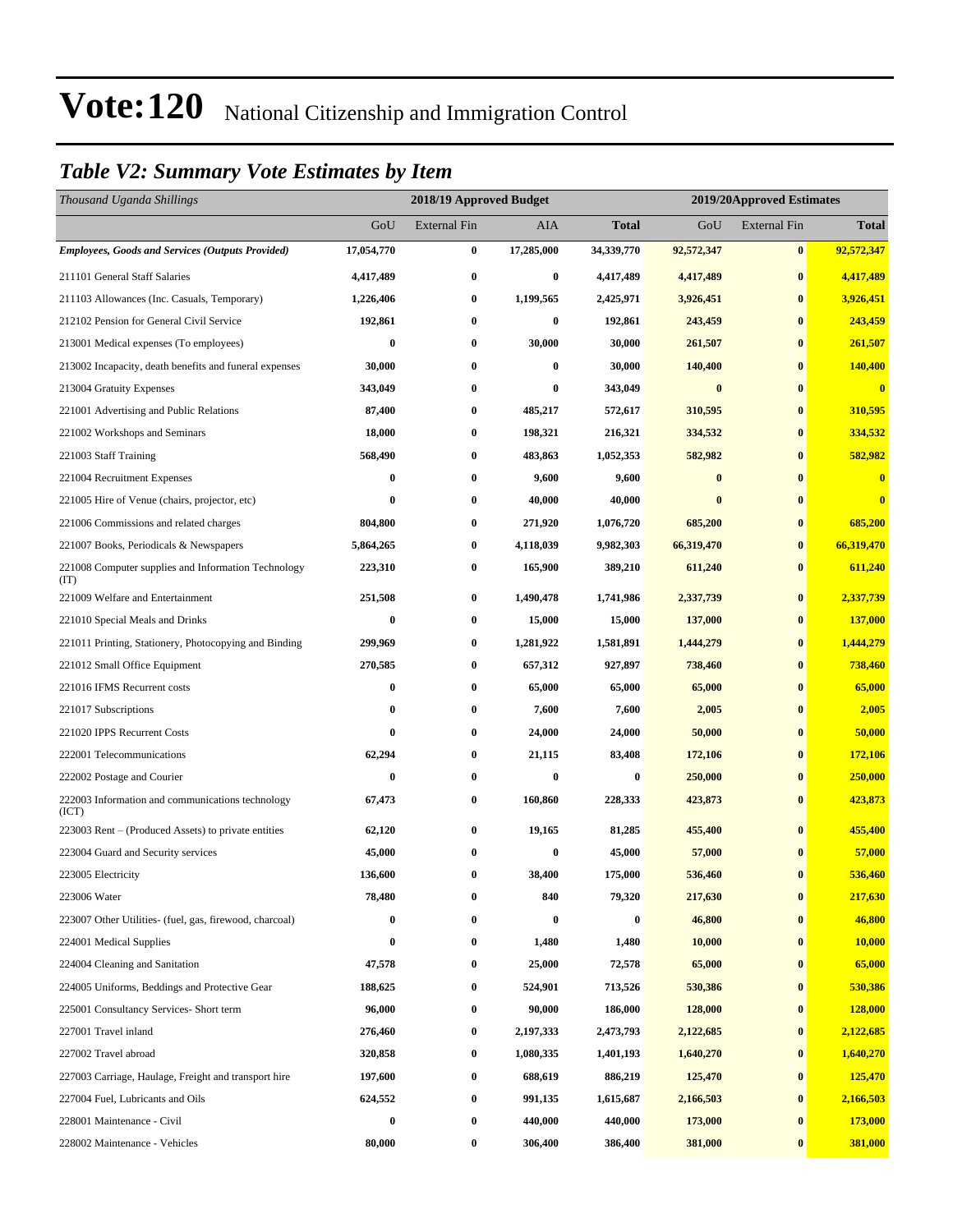| 228003 Maintenance – Machinery, Equipment $\&$<br>Furniture        | 173,000    | $\bf{0}$     | 155,680      | 328,680    | 462,956      | $\bf{0}$       | 462,956                 |
|--------------------------------------------------------------------|------------|--------------|--------------|------------|--------------|----------------|-------------------------|
| <b>Investment</b> (Capital Purchases)                              | 8,813,000  | $\bf{0}$     | 3,715,000    | 12,528,000 | 9,227,157    | $\bf{0}$       | 9,227,157               |
| 281503 Engineering and Design Studies & Plans for<br>capital works | 0          | $\bf{0}$     | 1,000,000    | 1,000,000  | $\bf{0}$     | $\mathbf{0}$   | $\mathbf{0}$            |
| 281504 Monitoring, Supervision & Appraisal of capital<br>works     | 20,000     | $\bf{0}$     | $\bf{0}$     | 20,000     | $\bf{0}$     | $\bf{0}$       | $\bf{0}$                |
| 311101 Land                                                        | 500,000    | $\bf{0}$     | $\mathbf{0}$ | 500,000    | $\mathbf{0}$ | $\bf{0}$       | $\overline{\mathbf{0}}$ |
| 312101 Non-Residential Buildings                                   | 898,000    | $\bf{0}$     | 204,000      | 1,102,000  | 3,371,584    | $\bf{0}$       | 3,371,584               |
| 312102 Residential Buildings                                       | 0          | $\bf{0}$     | $\mathbf{0}$ | $\bf{0}$   | 660,000      | $\bf{0}$       | 660,000                 |
| 312201 Transport Equipment                                         | 310,000    | $\bf{0}$     | 406,000      | 716,000    | 56,000       | $\bf{0}$       | 56,000                  |
| 312202 Machinery and Equipment                                     | 6,205,000  | $\bf{0}$     | 2,105,000    | 8,310,000  | 4,844,573    | $\bf{0}$       | 4,844,573               |
| 312203 Furniture & Fixtures                                        | 280,000    | $\bf{0}$     | $\bf{0}$     | 280,000    | 295,000      | $\mathbf{0}$   | 295,000                 |
| 312213 ICT Equipment                                               | 600,000    | $\bf{0}$     | $\bf{0}$     | 600,000    | $\bf{0}$     | $\bf{0}$       | $\bf{0}$                |
| <b>Arrears</b>                                                     | 898,940    | $\bf{0}$     | $\bf{0}$     | 898,940    | $\bf{0}$     | $\bf{0}$       | $\bf{0}$                |
| 321605 Domestic arrears (Budgeting)                                | 898,940    | $\bf{0}$     | $\bf{0}$     | 898,940    | $\bf{0}$     | $\bf{0}$       | $\overline{\mathbf{0}}$ |
| <b>Grand Total Vote 120</b>                                        | 26,766,710 | $\bf{0}$     | 21,000,000   | 47,766,710 | 101,799,504  | $\bf{0}$       | 101,799,504             |
| <b>Total Excluding Arrears</b>                                     | 25,867,770 | $\mathbf{0}$ | 21,000,000   | 46,867,770 | 101,799,504  | $\overline{0}$ | 101,799,504             |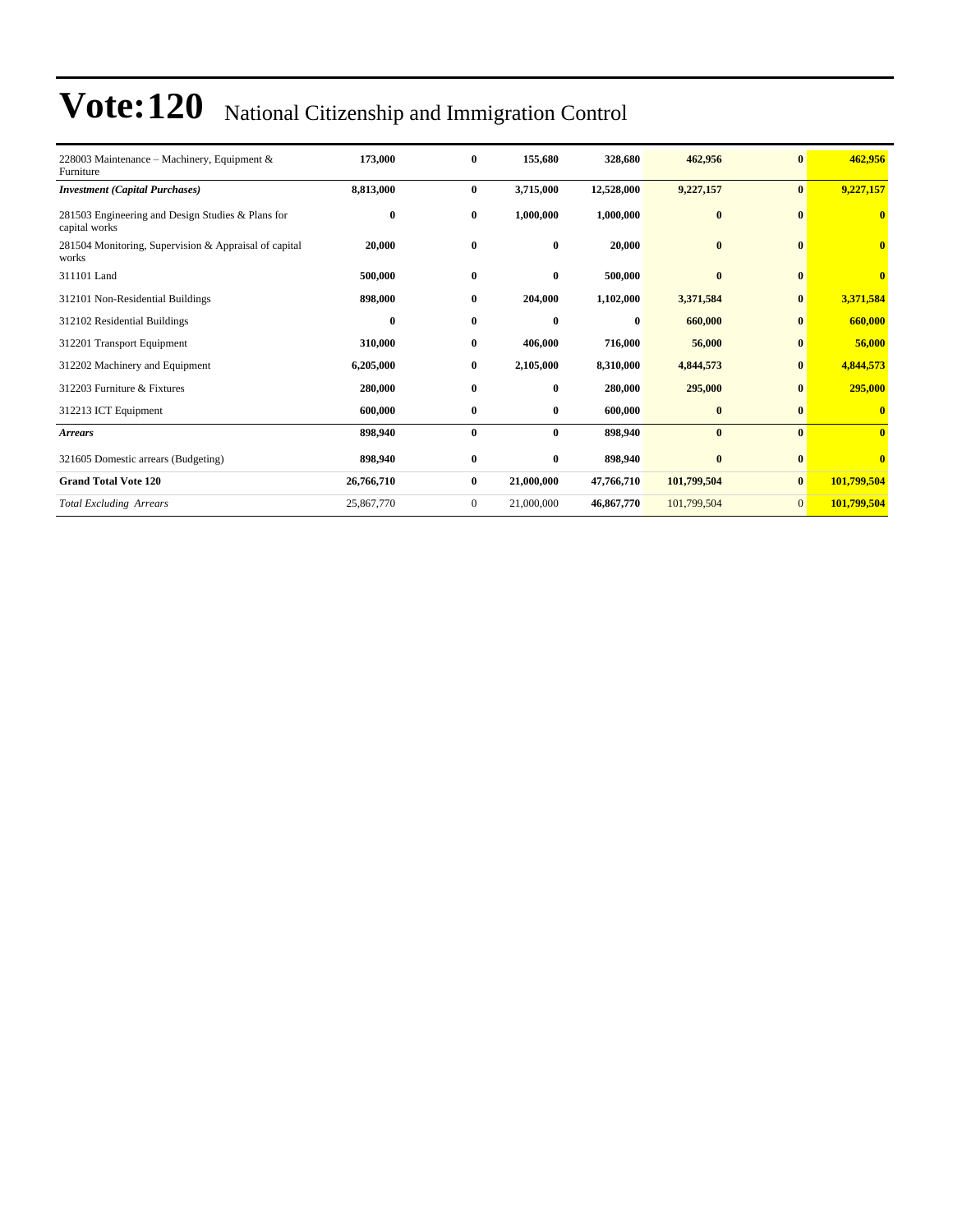### *Table V3: Detailed Estimates by Programme, Sub Programme, Output and Item*

#### *Programme :1211 Citizenship and Immigration Services*

*Recurrent Budget Estimates*

#### **SubProgramme 02 Inspection and Legal Services**

|                |                  |                                                                                          |                         |                       | 2019/20 Approved Estimates |                         |  |
|----------------|------------------|------------------------------------------------------------------------------------------|-------------------------|-----------------------|----------------------------|-------------------------|--|
| Wage           | Non Wage         | <b>AIA</b>                                                                               | <b>Total</b>            | Wage                  | Non Wage                   | <b>Total</b>            |  |
|                |                  |                                                                                          |                         |                       |                            |                         |  |
| $\overline{0}$ | 220,000          | 485,508                                                                                  | 705,508                 | $\mathbf{0}$          | 382,395                    | 382,395                 |  |
| $\overline{0}$ | $\boldsymbol{0}$ | 31,467                                                                                   | 31,467                  | $\mathbf{0}$          | 15,000                     | 15,000                  |  |
| $\overline{0}$ | $\boldsymbol{0}$ | 58,150                                                                                   | 58,150                  | $\mathbf{0}$          | 35,000                     | 35,000                  |  |
| $\overline{0}$ | $\boldsymbol{0}$ | 16.600                                                                                   | 16,600                  | $\mathbf{0}$          | 49,820                     | 49,820                  |  |
| $\overline{0}$ | $\overline{0}$   | 50,000                                                                                   | 50,000                  | $\overline{0}$        | 17,500                     | 17,500                  |  |
| $\overline{0}$ | $\boldsymbol{0}$ | 114,436                                                                                  | 114,436                 | $\mathbf{0}$          | 450,167                    | 450,167                 |  |
| $\overline{0}$ | $\boldsymbol{0}$ | 15,000                                                                                   | 15,000                  | $\mathbf{0}$          | 102,000                    | 102,000                 |  |
| $\overline{0}$ | $\boldsymbol{0}$ | 82,557                                                                                   | 82,557                  | $\mathbf{0}$          | 60,605                     | 60,605                  |  |
| $\Omega$       | $\overline{0}$   | $\mathbf{0}$                                                                             | $\bf{0}$                | $\mathbf{0}$          | 15,355                     | 15,355                  |  |
| $\overline{0}$ | $\overline{0}$   | 7.600                                                                                    | 7.600                   | $\mathbf{0}$          | 2,005                      | 2,005                   |  |
| $\overline{0}$ | 2,154            | 8.615                                                                                    | 10,768                  | $\overline{0}$        | $\overline{0}$             | $\overline{\mathbf{0}}$ |  |
| $\overline{0}$ | $\overline{0}$   | 1,480                                                                                    | 1,480                   | $\mathbf{0}$          | 10,000                     | 10,000                  |  |
| $\overline{0}$ | 21,600           | 446,000                                                                                  | 467,600                 | $\mathbf{0}$          | 341,662                    | 341,662                 |  |
| $\overline{0}$ | 33,416           | 6,416                                                                                    | 39,833                  | $\mathbf{0}$          | 181,884                    | 181,884                 |  |
| $\overline{0}$ | 138,960          | 82,900                                                                                   | 221,860                 | $\mathbf{0}$          | 357,467                    | 357,467                 |  |
| 0              | 416,130          | 1,406,730                                                                                | 1,822,859               | $\boldsymbol{\theta}$ | 2,020,860                  | 2,020,860               |  |
| $\bf{0}$       | 416,130          | 1,406,730                                                                                | 1,822,859               | $\bf{0}$              | 2,020,860                  | 2,020,860               |  |
| $\bf{0}$       | 416,130          | 1,406,730                                                                                | 1,822,859               | $\bf{0}$              | 2,020,860                  | 2,020,860               |  |
| $\overline{0}$ | 416,130          | 1,406,730                                                                                | 1,822,859               | $\mathbf{0}$          | 2,020,860                  | 2,020,860               |  |
|                |                  | Output 121103 Legal advisory, enforcement, compliance and removal of illegal immigrants. | 2018/19 Approved Budget |                       |                            |                         |  |

#### **SubProgramme 03 Citizenship and Passport Control**

| Thousand Uganda Shillings                                               |                | 2018/19 Approved Budget |                |              |                  | 2019/20 Approved Estimates |              |
|-------------------------------------------------------------------------|----------------|-------------------------|----------------|--------------|------------------|----------------------------|--------------|
| <b>Outputs Provided</b>                                                 | Wage           | Non Wage                | AIA            | <b>Total</b> | Wage             | Non Wage                   | <b>Total</b> |
| Output 121101 Citizens facilitated to travel in and out of the country. |                |                         |                |              |                  |                            |              |
| 211103 Allowances (Inc. Casuals, Temporary)                             | $\Omega$       | 256,714                 | 256,714        | 513,428      | $\overline{0}$   | 1,643,361                  | 1,643,361    |
| 213001 Medical expenses (To employees)                                  | $\overline{0}$ | $\overline{0}$          | $\Omega$       | $\bf{0}$     | $\overline{0}$   | 187,200                    | 187,200      |
| 221002 Workshops and Seminars                                           | $\mathbf{0}$   | 18,000                  | $\overline{0}$ | 18,000       | $\boldsymbol{0}$ | 99,582                     | 99,582       |
| 221007 Books, Periodicals & Newspapers                                  | $\mathbf{0}$   | 5,825,886               | 4,084,639      | 9,910,525    | $\mathbf{0}$     | 66,218,210                 | 66,218,210   |
| 221008 Computer supplies and Information Technology (IT)                | $\Omega$       | $\mathbf{0}$            | $\Omega$       | $\mathbf{0}$ | $\mathbf{0}$     | 46,800                     | 46,800       |
| 221009 Welfare and Entertainment                                        | $\overline{0}$ | 145,508                 | $\overline{0}$ | 145,508      | $\overline{0}$   | 353,600                    | 353,600      |
| 221011 Printing, Stationery, Photocopying and Binding                   | $\mathbf{0}$   | 92,085                  | 92,085         | 184,170      | $\mathbf{0}$     | 227,600                    | 227,600      |
| 221012 Small Office Equipment                                           | $\mathbf{0}$   | 104,000                 | 75,000         | 179,000      | $\mathbf{0}$     | 161,600                    | 161,600      |
| 222001 Telecommunications                                               | $\overline{0}$ | 15,000                  | $\Omega$       | 15,000       | $\mathbf{0}$     | 103,600                    | 103,600      |
| 222002 Postage and Courier                                              | $\overline{0}$ | $\overline{0}$          | $\mathbf{0}$   | $\bf{0}$     | $\overline{0}$   | 250,000                    | 250,000      |
| 223003 Rent – (Produced Assets) to private entities                     | $\theta$       | $\boldsymbol{0}$        | $\overline{0}$ | $\bf{0}$     | $\mathbf{0}$     | 374,400                    | 374,400      |
| 223005 Electricity                                                      | $\Omega$       | $\overline{0}$          | $\Omega$       | $\mathbf{0}$ | $\overline{0}$   | 93,600                     | 93,600       |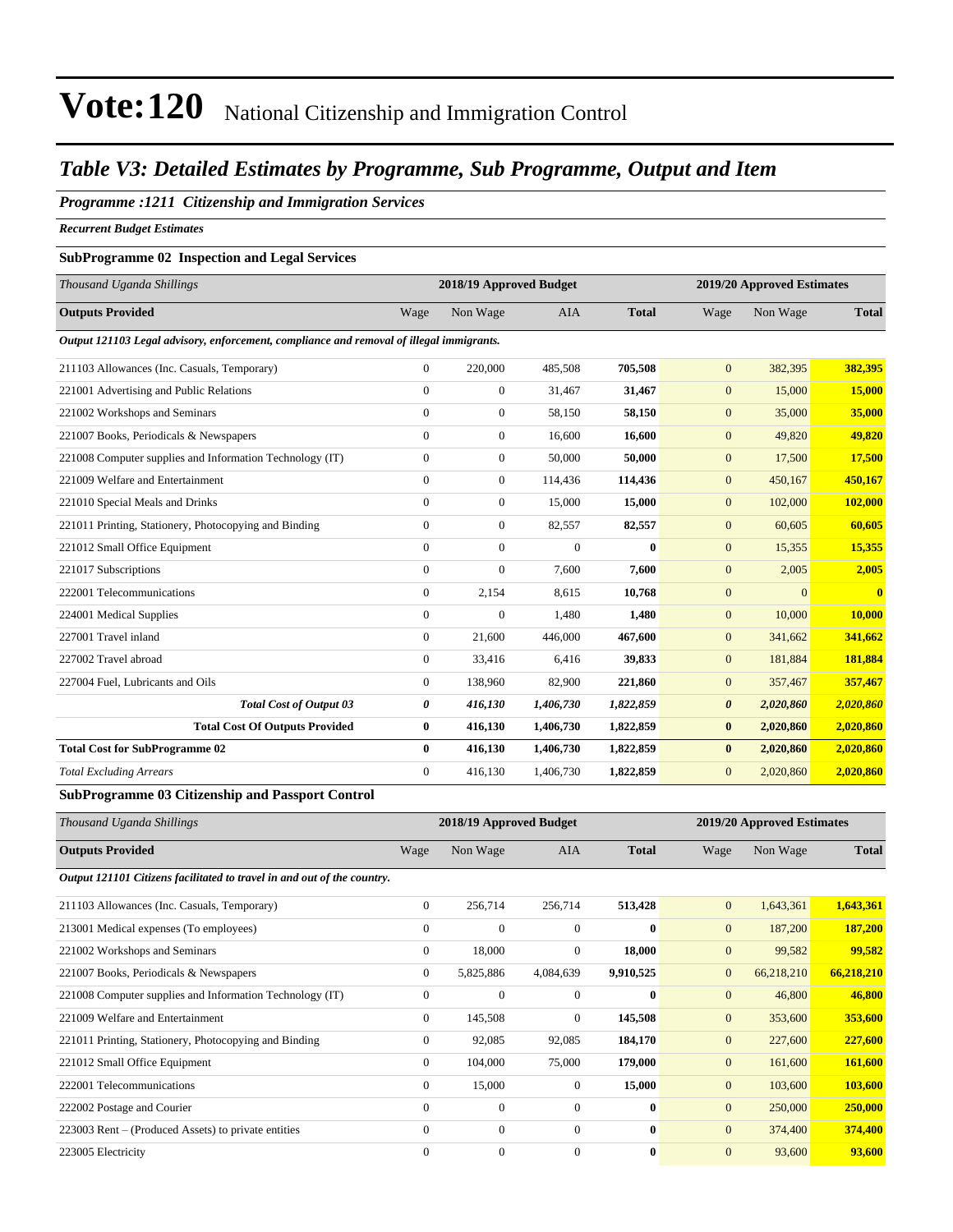| 223006 Water                                                                   | $\mathbf{0}$                         | $\mathbf{0}$                         | $\mathbf{0}$       | $\bf{0}$           | $\mathbf{0}$                         | 93,600                     | 93,600                  |
|--------------------------------------------------------------------------------|--------------------------------------|--------------------------------------|--------------------|--------------------|--------------------------------------|----------------------------|-------------------------|
| 223007 Other Utilities- (fuel, gas, firewood, charcoal)                        | $\mathbf{0}$                         | $\mathbf{0}$                         | $\mathbf{0}$       | $\bf{0}$           | $\mathbf{0}$                         | 46,800                     | 46,800                  |
| 227001 Travel inland                                                           | $\boldsymbol{0}$                     | 73,500                               | 73,500             | 147,000            | $\boldsymbol{0}$                     | 200,201                    | 200,201                 |
| 227002 Travel abroad                                                           | $\boldsymbol{0}$                     | 146,500                              | 196,500            | 343,000            | $\mathbf{0}$                         | 831,690                    | 831,690                 |
| 227003 Carriage, Haulage, Freight and transport hire                           | $\boldsymbol{0}$                     | $\boldsymbol{0}$                     | 488,655            | 488,655            | $\mathbf{0}$                         | 75,000                     | 75,000                  |
| 227004 Fuel, Lubricants and Oils                                               | $\boldsymbol{0}$                     | 96,000                               | 200,378            | 296,378            | $\boldsymbol{0}$                     | 309,598                    | 309,598                 |
| 228003 Maintenance - Machinery, Equipment & Furniture                          | $\boldsymbol{0}$                     | $\boldsymbol{0}$                     | $\boldsymbol{0}$   | $\bf{0}$           | $\boldsymbol{0}$                     | 100,000                    | 100,000                 |
| <b>Total Cost of Output 01</b>                                                 | 0                                    | 6,773,193                            | 5,467,470          | 12,240,663         | $\boldsymbol{\theta}$                | 71,416,442                 | 71,416,442              |
| Output 121109 Aliens Granted Citizenship                                       |                                      |                                      |                    |                    |                                      |                            |                         |
| 211103 Allowances (Inc. Casuals, Temporary)                                    | $\boldsymbol{0}$                     | $\boldsymbol{0}$                     | $\mathbf{0}$       | $\bf{0}$           | $\mathbf{0}$                         | 66,403                     | 66,403                  |
| 221002 Workshops and Seminars                                                  | $\boldsymbol{0}$                     | $\boldsymbol{0}$                     | 32,000             | 32,000             | $\mathbf{0}$                         | 36,750                     | 36,750                  |
| 221007 Books, Periodicals & Newspapers                                         | $\boldsymbol{0}$                     | $\boldsymbol{0}$                     | 1,800              | 1,800              | $\boldsymbol{0}$                     | 1,980                      | 1,980                   |
| 221008 Computer supplies and Information Technology (IT)                       | $\mathbf{0}$                         | $\boldsymbol{0}$                     | 31,400             | 31,400             | $\mathbf{0}$                         | $\mathbf{0}$               | $\overline{\mathbf{0}}$ |
| 221009 Welfare and Entertainment                                               | $\mathbf{0}$                         | $\mathbf{0}$                         | 12,000             | 12,000             | $\mathbf{0}$                         | 121,940                    | 121,940                 |
| 221011 Printing, Stationery, Photocopying and Binding                          | $\boldsymbol{0}$                     | $\mathbf{0}$                         | 19,600             | 19,600             | $\mathbf{0}$                         | 225,000                    | 225,000                 |
| 221012 Small Office Equipment                                                  | $\boldsymbol{0}$                     | $\mathbf{0}$                         | 1,200              | 1,200              | $\boldsymbol{0}$                     | $\mathbf{0}$               | $\bf{0}$                |
| 222001 Telecommunications                                                      | $\boldsymbol{0}$                     | $\boldsymbol{0}$                     | 2,000              | 2,000              | $\boldsymbol{0}$                     | $\overline{0}$             | $\mathbf{0}$            |
| 227001 Travel inland                                                           | $\mathbf{0}$                         | $\mathbf{0}$                         | 40,000             | 40,000             | $\mathbf{0}$                         | 57,600                     | 57,600                  |
| 227002 Travel abroad                                                           | $\mathbf{0}$                         | 80,000                               | 120,000            | 200,000            | $\mathbf{0}$                         | 104,981                    | 104,981                 |
| 227004 Fuel, Lubricants and Oils                                               | $\boldsymbol{0}$                     | 70,000                               | $\mathbf{0}$       | 70,000             | $\mathbf{0}$                         | 64,239                     | 64,239                  |
| <b>Total Cost of Output 09</b>                                                 | 0                                    | 150,000                              | 260,000            | 410,000            | $\boldsymbol{\theta}$                | 678,893                    | 678,893                 |
| <b>Total Cost Of Outputs Provided</b>                                          | $\bf{0}$                             | 6,923,193                            | 5,727,470          | 12,650,663         | $\bf{0}$                             | 72,095,336                 | 72,095,336              |
| <b>Arrears</b>                                                                 | Wage                                 | Non Wage                             | AIA                | <b>Total</b>       | Wage                                 | Non Wage                   | <b>Total</b>            |
|                                                                                |                                      |                                      |                    |                    |                                      |                            |                         |
| Output 121199 Arrears                                                          |                                      |                                      |                    |                    |                                      |                            |                         |
| 321605 Domestic arrears (Budgeting)                                            | $\boldsymbol{0}$                     | 481,194                              | $\boldsymbol{0}$   | 481,194            | $\mathbf{0}$                         | $\overline{0}$             | $\bf{0}$                |
| <b>Total Cost of Output 99</b>                                                 | 0                                    | 481,194                              | 0                  | 481,194            | $\boldsymbol{\theta}$                | $\boldsymbol{\theta}$      | $\boldsymbol{\theta}$   |
| <b>Total Cost Of Arrears</b>                                                   | $\bf{0}$                             | 481,194                              | $\bf{0}$           | 481,194            | $\bf{0}$                             | $\bf{0}$                   | $\bf{0}$                |
| <b>Total Cost for SubProgramme 03</b>                                          | $\bf{0}$                             | 7,404,387                            | 5,727,470          | 13,131,858         | $\bf{0}$                             | 72,095,336                 | 72,095,336              |
| <b>Total Excluding Arrears</b>                                                 | $\boldsymbol{0}$                     | 6,923,193                            | 5,727,470          | 12,650,663         | $\boldsymbol{0}$                     | 72,095,336                 | 72,095,336              |
| <b>SubProgramme 04 Immigration Control</b>                                     |                                      |                                      |                    |                    |                                      |                            |                         |
| Thousand Uganda Shillings                                                      |                                      | 2018/19 Approved Budget              |                    |                    |                                      | 2019/20 Approved Estimates |                         |
|                                                                                |                                      |                                      |                    |                    |                                      |                            |                         |
| <b>Outputs Provided</b>                                                        | Wage                                 | Non Wage                             | AIA                | <b>Total</b>       | Wage                                 | Non Wage                   | <b>Total</b>            |
| Output 121102 Facilitated entry, stay and exit of foreigners                   |                                      |                                      |                    |                    |                                      |                            |                         |
| 211103 Allowances (Inc. Casuals, Temporary)                                    | $\boldsymbol{0}$                     | 234,360                              | 268,680            | 503,040            | $\boldsymbol{0}$                     | 514,800                    | 514,800                 |
| 221002 Workshops and Seminars                                                  | $\boldsymbol{0}$                     | $\boldsymbol{0}$                     | 40,800             | 40,800             | $\mathbf{0}$                         | 58,200                     | 58,200                  |
| 221007 Books, Periodicals & Newspapers                                         | $\boldsymbol{0}$                     | 37,500                               | $\boldsymbol{0}$   | 37,500             | $\boldsymbol{0}$                     | 25,200                     | 25,200                  |
| 221008 Computer supplies and Information Technology (IT)                       | $\boldsymbol{0}$                     | 186,200                              | 17,000             | 203,200            | $\mathbf{0}$                         | 455,700                    | 455,700                 |
| 221009 Welfare and Entertainment                                               | $\boldsymbol{0}$                     | $\boldsymbol{0}$                     | 253,800            | 253,800            | $\boldsymbol{0}$                     | 325,628                    | 325,628                 |
| 221010 Special Meals and Drinks                                                | $\boldsymbol{0}$                     | $\boldsymbol{0}$                     | $\boldsymbol{0}$   | $\bf{0}$           | $\boldsymbol{0}$                     | 35,000                     | 35,000                  |
| 221011 Printing, Stationery, Photocopying and Binding                          | $\boldsymbol{0}$                     | 138,720                              | 259,300            | 398,020            | $\boldsymbol{0}$                     | 281,000                    | 281,000                 |
| 221012 Small Office Equipment                                                  | $\boldsymbol{0}$                     | 7,585                                | 540,999            | 548,584            | $\boldsymbol{0}$                     | 348,000                    | 348,000                 |
| 222001 Telecommunications                                                      | $\boldsymbol{0}$                     | $\boldsymbol{0}$                     | $\boldsymbol{0}$   | $\bf{0}$           | $\boldsymbol{0}$                     | 22,690                     | 22,690                  |
| 222003 Information and communications technology (ICT)<br>227001 Travel inland | $\boldsymbol{0}$<br>$\boldsymbol{0}$ | $\boldsymbol{0}$<br>$\boldsymbol{0}$ | 106,860<br>657,600 | 106,860<br>657,600 | $\boldsymbol{0}$<br>$\boldsymbol{0}$ | 330,000<br>223,292         | 330,000<br>223,292      |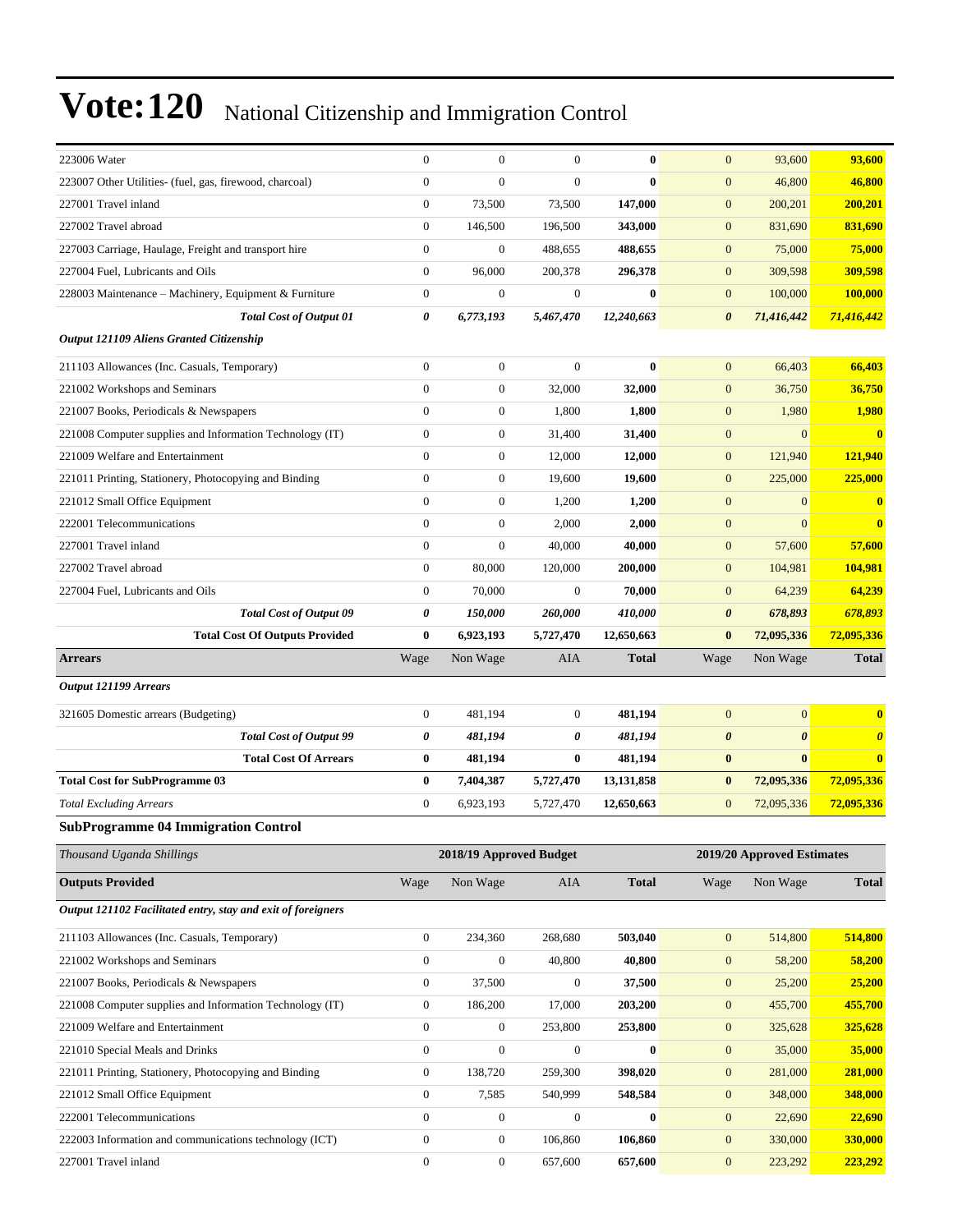| 227002 Travel abroad                                                 | $\boldsymbol{0}$       | $\boldsymbol{0}$        | 448,969          | 448,969      | $\mathbf{0}$           | 282,673                    | 282,673               |
|----------------------------------------------------------------------|------------------------|-------------------------|------------------|--------------|------------------------|----------------------------|-----------------------|
| 227004 Fuel, Lubricants and Oils                                     | $\boldsymbol{0}$       | 5,060                   | 126,440          | 131,500      | $\boldsymbol{0}$       | 250,750                    | 250,750               |
| 228003 Maintenance - Machinery, Equipment & Furniture                | $\boldsymbol{0}$       | 99,000                  | 103,680          | 202,680      | $\boldsymbol{0}$       | 191,800                    | 191,800               |
| <b>Total Cost of Output 02</b>                                       | $\boldsymbol{\theta}$  | 708,425                 | 2,824,128        | 3,532,553    | $\boldsymbol{\theta}$  | 3,344,732                  | 3,344,732             |
| Output 121105 Border Control.                                        |                        |                         |                  |              |                        |                            |                       |
| 211103 Allowances (Inc. Casuals, Temporary)                          | $\boldsymbol{0}$       | 71,676                  | $\mathbf{0}$     | 71,676       | $\mathbf{0}$           | 233,150                    | 233,150               |
| 221009 Welfare and Entertainment                                     | $\boldsymbol{0}$       | $\boldsymbol{0}$        | 660,192          | 660,192      | $\mathbf{0}$           | 459,405                    | 459,405               |
| 221011 Printing, Stationery, Photocopying and Binding                | $\boldsymbol{0}$       | 1,000                   | 376,089          | 377,089      | $\boldsymbol{0}$       | 300,000                    | 300,000               |
| 221012 Small Office Equipment                                        | $\boldsymbol{0}$       | 129,000                 | 21,000           | 150,000      | $\mathbf{0}$           | 120,111                    | 120,111               |
| 222001 Telecommunications                                            | $\boldsymbol{0}$       | 10,500                  | 10,500           | 21,000       | $\mathbf{0}$           | 25,000                     | 25,000                |
| 223005 Electricity                                                   | $\boldsymbol{0}$       | 20,400                  | 20,400           | 40,800       | $\mathbf{0}$           | 54,000                     | 54,000                |
| 223006 Water                                                         | $\boldsymbol{0}$       | 840                     | 840              | 1,680        | $\mathbf{0}$           | 30,280                     | 30,280                |
| 224004 Cleaning and Sanitation                                       | $\mathbf{0}$           | $\boldsymbol{0}$        | 25,000           | 25,000       | $\boldsymbol{0}$       | $\overline{0}$             | $\bf{0}$              |
| 227001 Travel inland                                                 | $\mathbf{0}$           | $\mathbf{0}$            | 224,400          | 224,400      | $\mathbf{0}$           | 616,160                    | 616,160               |
| 227002 Travel abroad                                                 | $\overline{0}$         | $\boldsymbol{0}$        | $\boldsymbol{0}$ | $\bf{0}$     | $\mathbf{0}$           | 50,000                     | 50,000                |
| 227004 Fuel, Lubricants and Oils                                     | $\boldsymbol{0}$       | 28,532                  | 229,068          | 257,600      | $\mathbf{0}$           | 467,500                    | 467,500               |
| 228003 Maintenance – Machinery, Equipment & Furniture                | $\mathbf{0}$           | 20,000                  | 20,000           | 40,000       | $\mathbf{0}$           | 117,156                    | 117,156               |
| <b>Total Cost of Output 05</b>                                       | 0                      | 281,948                 | 1,587,489        | 1,869,437    | $\boldsymbol{\theta}$  | 2,472,762                  | 2,472,762             |
| <b>Output 121110 Support to Clusters</b>                             |                        |                         |                  |              |                        |                            |                       |
| 211103 Allowances (Inc. Casuals, Temporary)                          | $\boldsymbol{0}$       | 42,900                  | 42,900           | 85,800       | $\mathbf{0}$           | 287,240                    | 287,240               |
| 221009 Welfare and Entertainment                                     | $\boldsymbol{0}$       | $\boldsymbol{0}$        | 45,450           | 45,450       | $\mathbf{0}$           | 182,000                    | 182,000               |
| 221011 Printing, Stationery, Photocopying and Binding                | $\boldsymbol{0}$       | 57,600                  | 40,000           | 97,600       | $\mathbf{0}$           | 83,050                     | 83,050                |
| 221012 Small Office Equipment                                        | $\mathbf{0}$           | 0                       | $\overline{0}$   | $\mathbf{0}$ | $\mathbf{0}$           | 594                        | 594                   |
| 222003 Information and communications technology (ICT)               | $\boldsymbol{0}$       | $\boldsymbol{0}$        | 54,000           | 54,000       | $\boldsymbol{0}$       | $\overline{0}$             | $\bf{0}$              |
| 227001 Travel inland                                                 | $\boldsymbol{0}$       | 138,000                 | 138,000          | 276,000      | $\boldsymbol{0}$       | 104,000                    | 104,000               |
| 227004 Fuel, Lubricants and Oils                                     | $\boldsymbol{0}$       | $\boldsymbol{0}$        | 98,550           | 98,550       | $\mathbf{0}$           | 135,001                    | 135,001               |
| <b>Total Cost of Output 10</b>                                       | 0                      | 238,500                 | 418,900          | 657,400      | $\boldsymbol{\theta}$  | 791,885                    | 791,885               |
| <b>Total Cost Of Outputs Provided</b>                                | $\bf{0}$               | 1,228,873               | 4,830,517        | 6,059,390    | $\bf{0}$               | 6,609,379                  | 6,609,379             |
| <b>Total Cost for SubProgramme 04</b>                                | $\bf{0}$               | 1,228,873               | 4,830,517        | 6,059,390    | $\bf{0}$               | 6,609,379                  | 6,609,379             |
| <b>Total Excluding Arrears</b>                                       | $\mathbf{0}$           | 1,228,873               | 4,830,517        | 6,059,390    | $\mathbf{0}$           | 6,609,379                  | 6,609,379             |
| <b>Development Budget Estimates</b>                                  |                        |                         |                  |              |                        |                            |                       |
| Project 1230 Support to National Citizenship and Immigration Control |                        |                         |                  |              |                        |                            |                       |
| Thousand Uganda Shillings                                            |                        | 2018/19 Approved Budget |                  |              |                        | 2019/20 Approved Estimates |                       |
| <b>Capital Purchases</b>                                             | GoU Dev't External Fin |                         | <b>AIA</b>       | <b>Total</b> | GoU Dev't External Fin |                            | <b>Total</b>          |
| Output 121171 Acquisition of Land by Government                      |                        |                         |                  |              |                        |                            |                       |
| 311101 Land                                                          | 500,000                | $\boldsymbol{0}$        | $\mathbf{0}$     | 500,000      | $\mathbf{0}$           | $\boldsymbol{0}$           | $\bf{0}$              |
| <b>Total Cost Of Output 121171</b>                                   | 500,000                | 0                       | 0                | 500,000      | $\boldsymbol{\theta}$  | $\boldsymbol{\theta}$      | $\boldsymbol{\theta}$ |
| Output 121172 Government Buildings and Administrative Infrastructure |                        |                         |                  |              |                        |                            |                       |
| 281503 Engineering and Design Studies & Plans for capital<br>works   | $\boldsymbol{0}$       | $\boldsymbol{0}$        | 1,000,000        | 1,000,000    | $\mathbf{0}$           | $\boldsymbol{0}$           | $\bf{0}$              |
| 281504 Monitoring, Supervision & Appraisal of capital works          | 20,000                 | $\boldsymbol{0}$        | $\boldsymbol{0}$ | 20,000       | $\mathbf{0}$           | $\boldsymbol{0}$           | $\bf{0}$              |
| 312101 Non-Residential Buildings                                     | 898,000                | $\boldsymbol{0}$        | 204,000          | 1,102,000    | 3,371,584              | $\boldsymbol{0}$           | 3,371,584             |
| 312102 Residential Buildings                                         | $\boldsymbol{0}$       | $\boldsymbol{0}$        | $\boldsymbol{0}$ | $\bf{0}$     | 660,000                | $\mathbf{0}$               | 660,000               |
| Total Cost Of Output 121172                                          | 918,000                | 0                       | 1,204,000        | 2,122,000    | 4,031,584              | $\boldsymbol{\theta}$      | 4,031,584             |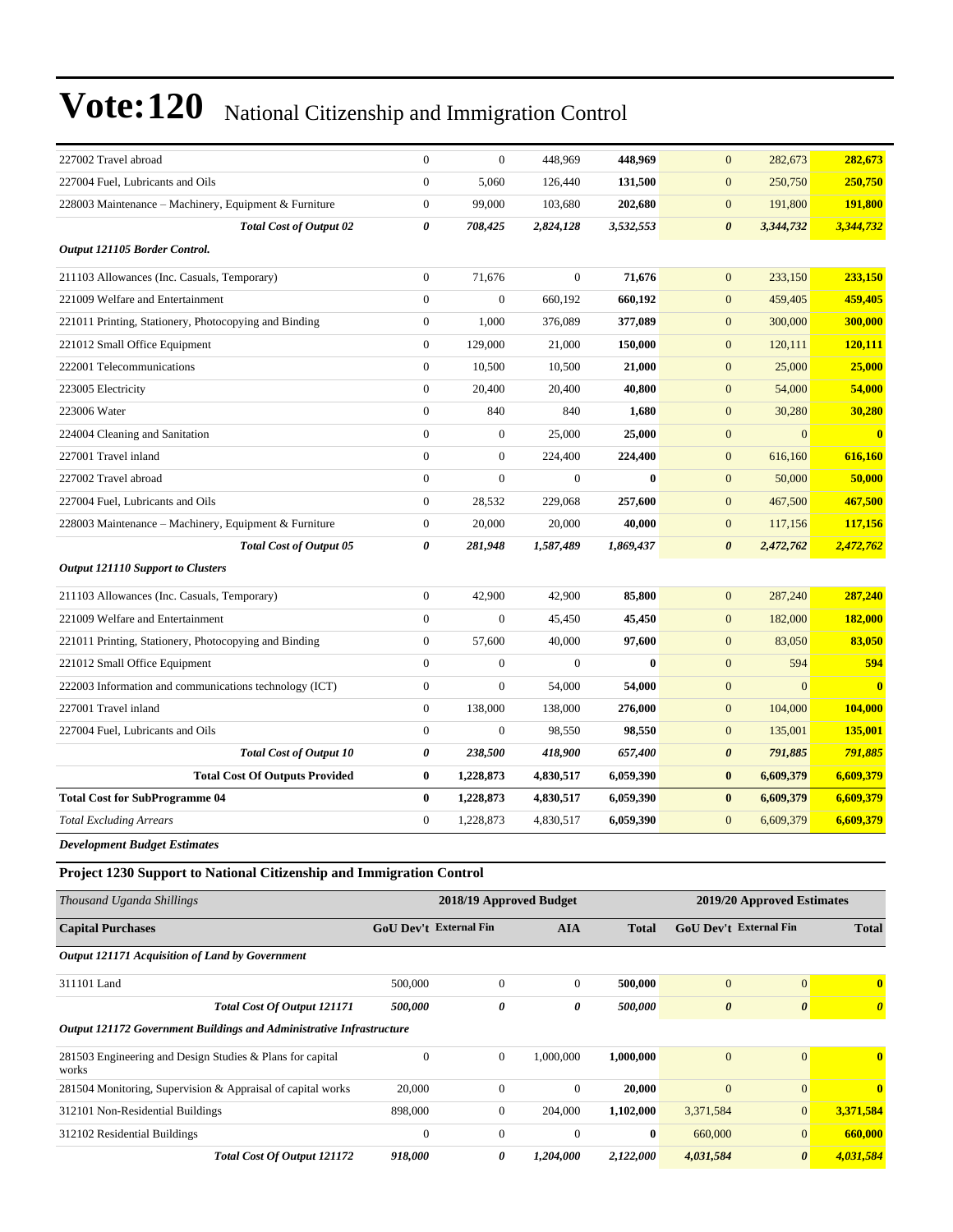| 312201 Transport Equipment                                              | 310,000    | $\overline{0}$                | 406,000          | 716,000      | 56,000                | $\mathbf{0}$                  | 56,000                |
|-------------------------------------------------------------------------|------------|-------------------------------|------------------|--------------|-----------------------|-------------------------------|-----------------------|
| Total Cost Of Output 121175                                             | 310,000    | 0                             | 406,000          | 716,000      | 56,000                | $\boldsymbol{\theta}$         | 56,000                |
| Output 121176 Purchase of Office and ICT Equipment, including Software  |            |                               |                  |              |                       |                               |                       |
| 312202 Machinery and Equipment                                          | 6.051.400  | $\overline{0}$                | 2,105,000        | 8,156,400    | 4,446,573             | $\overline{0}$                | 4,446,573             |
| 312213 ICT Equipment                                                    | 600,000    | $\boldsymbol{0}$              | $\boldsymbol{0}$ | 600,000      | $\mathbf{0}$          | $\mathbf{0}$                  | $\bf{0}$              |
| Total Cost Of Output 121176                                             | 6,651,400  | 0                             | 2,105,000        | 8,756,400    | 4,446,573             | $\boldsymbol{\theta}$         | 4,446,573             |
| Output 121177 Purchase of Specialised Machinery & Equipment             |            |                               |                  |              |                       |                               |                       |
| 312202 Machinery and Equipment                                          | 153,600    | $\boldsymbol{0}$              | $\overline{0}$   | 153,600      | 398,000               | $\mathbf{0}$                  | 398,000               |
| Total Cost Of Output 121177                                             | 153,600    | 0                             | 0                | 153,600      | 398,000               | $\boldsymbol{\theta}$         | 398,000               |
| Output 121178 Purchase of Office and Residential Furniture and Fittings |            |                               |                  |              |                       |                               |                       |
| 312203 Furniture & Fixtures                                             | 280,000    | $\overline{0}$                | $\theta$         | 280,000      | 295,000               | $\mathbf{0}$                  | 295,000               |
| Total Cost Of Output 121178                                             | 280,000    | 0                             | 0                | 280,000      | 295,000               | $\theta$                      | 295,000               |
| <b>Total Cost for Capital Purchases</b>                                 | 8,813,000  | $\mathbf{0}$                  | 3,715,000        | 12,528,000   | 9,227,157             | $\Omega$                      | 9,227,157             |
| <b>Arrears</b>                                                          |            | <b>GoU Dev't External Fin</b> | <b>AIA</b>       | <b>Total</b> |                       | <b>GoU Dev't External Fin</b> | <b>Total</b>          |
| <b>Output 121199 Arrears</b>                                            |            |                               |                  |              |                       |                               |                       |
| 321605 Domestic arrears (Budgeting)                                     | 417,746    | $\boldsymbol{0}$              | $\theta$         | 417,746      | $\mathbf{0}$          | $\overline{0}$                | $\mathbf{0}$          |
| Total Cost Of Output 121199                                             | 417,746    | 0                             | 0                | 417,746      | $\boldsymbol{\theta}$ | $\boldsymbol{\theta}$         | $\boldsymbol{\theta}$ |
| <b>Total Cost for Arrears</b>                                           | 417,746    | $\boldsymbol{0}$              | $\overline{0}$   | 417,746      | $\mathbf{0}$          | $\mathbf{0}$                  | $\bf{0}$              |
| <b>Total Cost for Project: 1230</b>                                     | 9,230,746  | $\overline{0}$                | 3,715,000        | 12,945,746   | 9,227,157             | $\overline{0}$                | 9,227,157             |
| <b>Total Excluding Arrears</b>                                          | 8,813,000  | $\mathbf{0}$                  | 3,715,000        | 12,528,000   | 9,227,157             | $\Omega$                      | 9,227,157             |
|                                                                         | GoU        | <b>External Fin</b>           | <b>AIA</b>       | <b>Total</b> | GoU                   | <b>External Fin</b>           | <b>Total</b>          |
| <b>Total Cost for Programme 11</b>                                      | 18,280,136 | $\bf{0}$                      | 15,679,717       | 33,959,853   | 89,952,733            | $\bf{0}$                      | 89,952,733            |
| <b>Total Excluding Arrears</b>                                          | 17,381,195 | 0                             | 15,679,717       | 33,060,912   | 89,952,733            | $\overline{0}$                | 89,952,733            |
|                                                                         |            |                               |                  |              |                       |                               |                       |

#### *Output 121175 Purchase of Motor Vehicles and Other Transport Equipment*

*Programme :1225 General administration, planning, policy and support services*

*Recurrent Budget Estimates*

#### **SubProgramme 01 Office of the Director**

| Thousand Uganda Shillings                                |                | 2018/19 Approved Budget |              |              | 2019/20 Approved Estimates |          |              |
|----------------------------------------------------------|----------------|-------------------------|--------------|--------------|----------------------------|----------|--------------|
| <b>Outputs Provided</b>                                  | Wage           | Non Wage                | AIA          | <b>Total</b> | Wage                       | Non Wage | <b>Total</b> |
| Output 122501 Policy, monitoring and public relations.   |                |                         |              |              |                            |          |              |
| 211103 Allowances (Inc. Casuals, Temporary)              | $\overline{0}$ | 303,948                 | $\Omega$     | 303,948      | $\overline{0}$             | 300,357  | 300,357      |
| 221001 Advertising and Public Relations                  | $\overline{0}$ | 87,400                  | 443,850      | 531,250      | $\overline{0}$             | 277,595  | 277,595      |
| 221002 Workshops and Seminars                            | $\Omega$       | $\mathbf{0}$            | 67,371       | 67,371       | $\mathbf{0}$               | 72,000   | 72,000       |
| 221003 Staff Training                                    | $\mathbf{0}$   | $\overline{0}$          | $\Omega$     | $\mathbf{0}$ | $\overline{0}$             | 106,592  | 106,592      |
| 221006 Commissions and related charges                   | $\overline{0}$ | 804,800                 | 271,920      | 1,076,720    | $\overline{0}$             | 685,200  | 685,200      |
| 221007 Books, Periodicals & Newspapers                   | $\mathbf{0}$   | $\mathbf{0}$            | 15,000       | 15,000       | $\overline{0}$             | 15,000   | 15,000       |
| 221008 Computer supplies and Information Technology (IT) | $\mathbf{0}$   | $\overline{0}$          | 67,500       | 67,500       | $\mathbf{0}$               | 20,160   | 20,160       |
| 221009 Welfare and Entertainment                         | $\mathbf{0}$   | $\mathbf{0}$            | 202,600      | 202,600      | $\overline{0}$             | 170,000  | 170,000      |
| 221011 Printing, Stationery, Photocopying and Binding    | $\mathbf{0}$   | $\overline{0}$          | 352,000      | 352,000      | $\overline{0}$             | 116,049  | 116,049      |
| 221012 Small Office Equipment                            | $\mathbf{0}$   | $\mathbf{0}$            | 10,687       | 10,687       | $\mathbf{0}$               | 56,000   | 56,000       |
| 221016 IFMS Recurrent costs                              | $\Omega$       | $\mathbf{0}$            | 65,000       | 65,000       | $\mathbf{0}$               | 65,000   | 65,000       |
| 222001 Telecommunications                                | $\mathbf{0}$   | 20,000                  | $\mathbf{0}$ | 20,000       | $\overline{0}$             | 15,000   | 15,000       |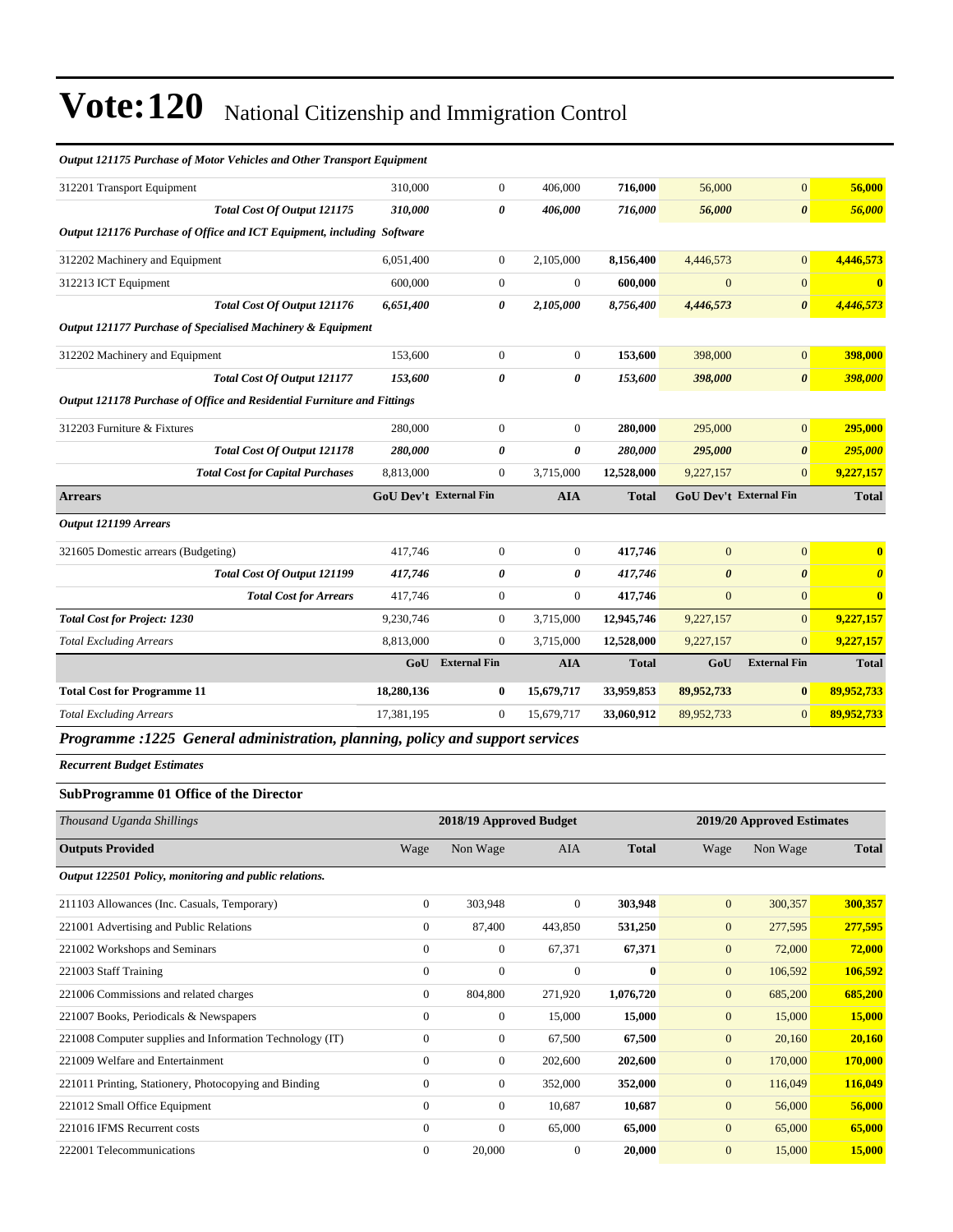| 222003 Information and communications technology (ICT)       | $\boldsymbol{0}$ | 67,473           | $\boldsymbol{0}$ | 67,473       | $\mathbf{0}$          | 67,473         | 67,473         |
|--------------------------------------------------------------|------------------|------------------|------------------|--------------|-----------------------|----------------|----------------|
| 223003 Rent – (Produced Assets) to private entities          | $\boldsymbol{0}$ | 62,120           | 19,165           | 81,285       | $\mathbf{0}$          | 81,000         | 81,000         |
| 223004 Guard and Security services                           | $\boldsymbol{0}$ | 45,000           | $\boldsymbol{0}$ | 45,000       | $\boldsymbol{0}$      | 57,000         | 57,000         |
| 223005 Electricity                                           | $\boldsymbol{0}$ | 116,200          | $\mathbf{0}$     | 116,200      | $\boldsymbol{0}$      | 388,860        | 388,860        |
| 223006 Water                                                 | $\boldsymbol{0}$ | 75,000           | $\mathbf{0}$     | 75,000       | $\mathbf{0}$          | 93,750         | 93,750         |
| 224004 Cleaning and Sanitation                               | $\boldsymbol{0}$ | 47,578           | $\mathbf{0}$     | 47,578       | $\boldsymbol{0}$      | 65,000         | 65,000         |
| 224005 Uniforms, Beddings and Protective Gear                | $\boldsymbol{0}$ | 188,625          | 524,901          | 713,526      | $\boldsymbol{0}$      | 530,386        | 530,386        |
| 225001 Consultancy Services- Short term                      | $\mathbf{0}$     | 96,000           | 90,000           | 186,000      | $\mathbf{0}$          | 128,000        | 128,000        |
| 227001 Travel inland                                         | $\boldsymbol{0}$ | $\boldsymbol{0}$ | 397,234          | 397,234      | $\boldsymbol{0}$      | 252,000        | 252,000        |
| 227002 Travel abroad                                         | $\boldsymbol{0}$ | 60,942           | 270,250          | 331,192      | $\mathbf{0}$          | 145,008        | <b>145,008</b> |
| 227004 Fuel, Lubricants and Oils                             | $\boldsymbol{0}$ | 140,000          | 179,998          | 319,998      | $\boldsymbol{0}$      | 340,000        | 340,000        |
| 228001 Maintenance - Civil                                   | $\overline{0}$   | $\boldsymbol{0}$ | 440,000          | 440,000      | $\boldsymbol{0}$      | 173,000        | 173,000        |
| 228002 Maintenance - Vehicles                                | $\boldsymbol{0}$ | 80,000           | 306,400          | 386,400      | $\boldsymbol{0}$      | 381,000        | 381,000        |
| 228003 Maintenance - Machinery, Equipment & Furniture        | $\boldsymbol{0}$ | 54,000           | 32,000           | 86,000       | $\mathbf{0}$          | 54,000         | 54,000         |
| <b>Total Cost of Output 01</b>                               | 0                | 2,249,086        | 3,755,876        | 6,004,962    | $\boldsymbol{\theta}$ | 4,655,431      | 4,655,431      |
| Output 122502 Internal Audit Improved                        |                  |                  |                  |              |                       |                |                |
| 211103 Allowances (Inc. Casuals, Temporary)                  | $\boldsymbol{0}$ | 50,400           | $\boldsymbol{0}$ | 50,400       | $\boldsymbol{0}$      | 63,200         | 63,200         |
| 221007 Books, Periodicals & Newspapers                       | $\boldsymbol{0}$ | 878              | $\mathbf{0}$     | 878          | $\boldsymbol{0}$      | 2,000          | 2,000          |
| 221008 Computer supplies and Information Technology (IT)     | $\boldsymbol{0}$ | 11,700           | $\boldsymbol{0}$ | 11,700       | $\mathbf{0}$          | 8,000          | 8,000          |
| 221009 Welfare and Entertainment                             | $\boldsymbol{0}$ | 16.000           | $\mathbf{0}$     | 16,000       | $\mathbf{0}$          | 20,000         | 20,000         |
| 221011 Printing, Stationery, Photocopying and Binding        | $\boldsymbol{0}$ | 2,622            | $\boldsymbol{0}$ | 2,622        | $\mathbf{0}$          | 7,600          | 7,600          |
| 221012 Small Office Equipment                                | $\boldsymbol{0}$ | 3,600            | $\mathbf{0}$     | 3,600        | $\boldsymbol{0}$      | 3,600          | 3,600          |
| 222001 Telecommunications                                    | $\boldsymbol{0}$ | 1,440            | $\mathbf{0}$     | 1,440        | $\boldsymbol{0}$      | 5,816          | 5,816          |
| 227001 Travel inland                                         | $\mathbf{0}$     | 43,360           | 43,999           | 87,359       | $\mathbf{0}$          | 95,810         | 95,810         |
| 227002 Travel abroad                                         | $\boldsymbol{0}$ | $\boldsymbol{0}$ | 38,200           | 38,200       | $\mathbf{0}$          | 44,034         | 44,034         |
| 227004 Fuel, Lubricants and Oils                             | $\boldsymbol{0}$ | $\boldsymbol{0}$ | 67,801           | 67,801       | $\mathbf{0}$          | 63,840         | 63,840         |
| <b>Total Cost of Output 02</b>                               | 0                | 130,000          | 150,000          | 280,000      | $\boldsymbol{\theta}$ | 313,900        | 313,900        |
| <b>Output 122504 Support to Regional Immigration Offices</b> |                  |                  |                  |              |                       |                |                |
| 211103 Allowances (Inc. Casuals, Temporary)                  | $\boldsymbol{0}$ | 2,408            | 145,763          | 148,171      | $\mathbf{0}$          | 299,364        | 299,364        |
| 221001 Advertising and Public Relations                      | $\boldsymbol{0}$ | $\boldsymbol{0}$ | 9,900            | 9,900        | $\mathbf{0}$          | 18,000         | 18,000         |
| 221002 Workshops and Seminars                                | $\boldsymbol{0}$ | 0                | 0                | $\mathbf{0}$ | $\mathbf{0}$          | 33,000         | 33,000         |
| 221007 Books, Periodicals & Newspapers                       | $\boldsymbol{0}$ | $\boldsymbol{0}$ | $\boldsymbol{0}$ | $\bf{0}$     | $\mathbf{0}$          | 7,260          | 7,260          |
| 221008 Computer supplies and Information Technology (IT)     | $\boldsymbol{0}$ | 25,410           | $\boldsymbol{0}$ | 25,410       | $\boldsymbol{0}$      | 58,080         | 58,080         |
| 221009 Welfare and Entertainment                             | $\boldsymbol{0}$ | 90,000           | 162,000          | 252,000      | $\boldsymbol{0}$      | 170,000        | 170,000        |
| 221011 Printing, Stationery, Photocopying and Binding        | $\boldsymbol{0}$ | 7,942            | 60,291           | 68,233       | $\mathbf{0}$          | 54,374         | 54,374         |
| 221012 Small Office Equipment                                | $\boldsymbol{0}$ | 26,400           | 8,426            | 34,826       | $\mathbf{0}$          | 15,000         | 15,000         |
| 222001 Telecommunications                                    | $\boldsymbol{0}$ | 13,200           | $\boldsymbol{0}$ | 13,200       | $\boldsymbol{0}$      | $\mathbf{0}$   | $\bf{0}$       |
| 222003 Information and communications technology (ICT)       | $\boldsymbol{0}$ | $\boldsymbol{0}$ | $\boldsymbol{0}$ | $\bf{0}$     | $\boldsymbol{0}$      | 26,400         | 26,400         |
| 223005 Electricity                                           | $\boldsymbol{0}$ | $\boldsymbol{0}$ | 18,000           | 18,000       | $\boldsymbol{0}$      | $\overline{0}$ | $\bf{0}$       |
| 223006 Water                                                 | $\boldsymbol{0}$ | 2,640            | $\boldsymbol{0}$ | 2,640        | $\boldsymbol{0}$      | $\mathbf{0}$   | $\bf{0}$       |
| 227001 Travel inland                                         | $\boldsymbol{0}$ | $\boldsymbol{0}$ | 117,600          | 117,600      | $\mathbf{0}$          | 127,920        | 127,920        |
| 227004 Fuel, Lubricants and Oils                             | $\boldsymbol{0}$ | 140,000          | $\boldsymbol{0}$ | 140,000      | $\mathbf{0}$          | 178,109        | <b>178,109</b> |
| <b>Total Cost of Output 04</b>                               | 0                | 308,000          | 521,980          | 829,980      | $\boldsymbol{\theta}$ | 987,507        | 987,507        |
| Output 122519 Human Resource Management Services             |                  |                  |                  |              |                       |                |                |
| 211101 General Staff Salaries                                | 4,417,489        | $\boldsymbol{0}$ | $\boldsymbol{0}$ | 4,417,489    | 4,417,489             | $\overline{0}$ | 4,417,489      |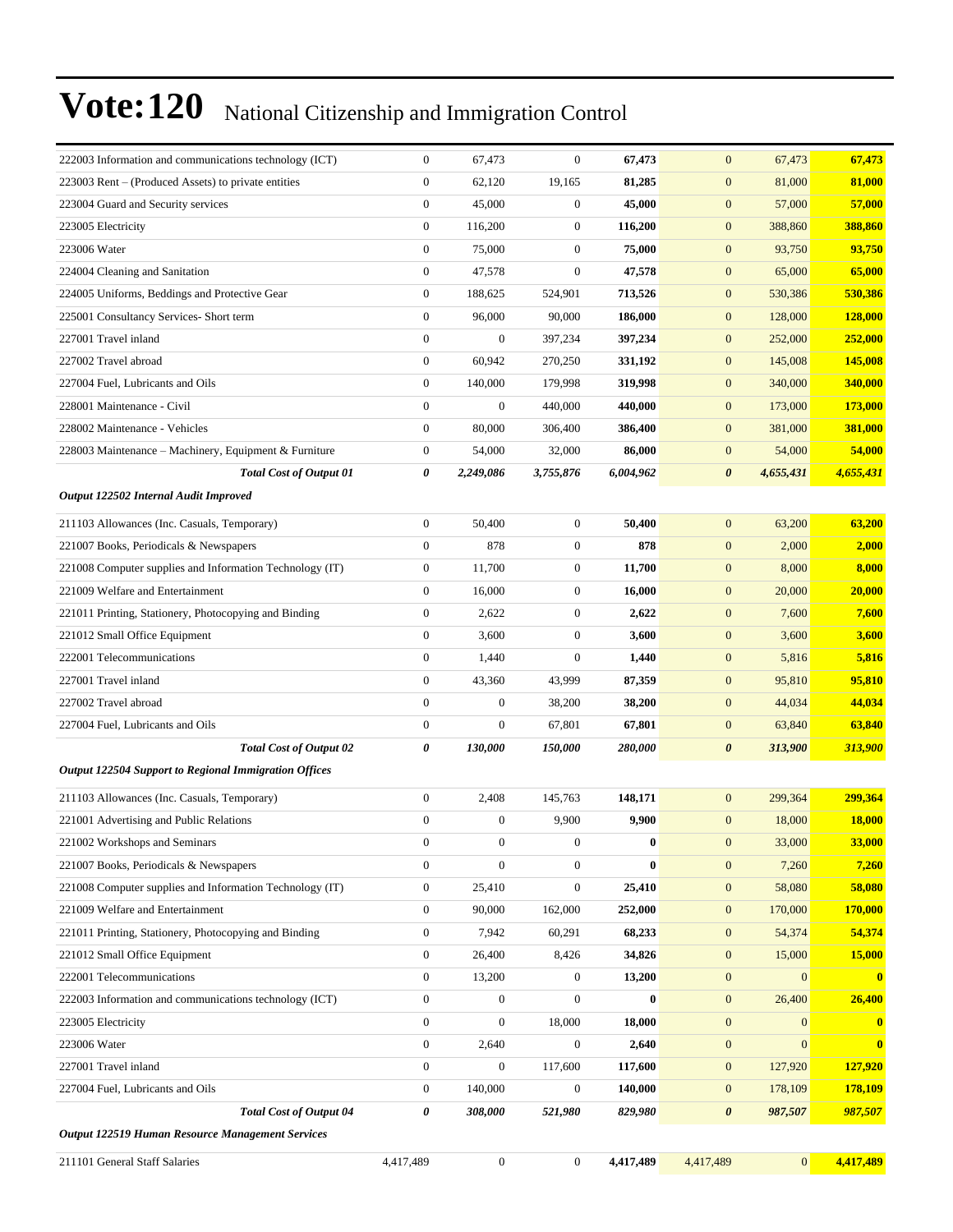| 211103 Allowances (Inc. Casuals, Temporary)              | $\mathbf{0}$     | $\mathbf{0}$        | $\overline{0}$   | $\bf{0}$     | $\mathbf{0}$          | 77,220               | 77,220       |
|----------------------------------------------------------|------------------|---------------------|------------------|--------------|-----------------------|----------------------|--------------|
| 212102 Pension for General Civil Service                 | $\mathbf{0}$     | 192,861             | $\overline{0}$   | 192,861      | $\mathbf{0}$          | 243,459              | 243,459      |
| 213001 Medical expenses (To employees)                   | $\overline{0}$   | $\boldsymbol{0}$    | 30,000           | 30,000       | $\mathbf{0}$          | 74,307               | 74,307       |
| 213002 Incapacity, death benefits and funeral expenses   | $\overline{0}$   | 30,000              | $\boldsymbol{0}$ | 30,000       | $\mathbf{0}$          | 140,400              | 140,400      |
| 213004 Gratuity Expenses                                 | $\mathbf{0}$     | 343,049             | $\overline{0}$   | 343,049      | $\mathbf{0}$          | $\overline{0}$       | $\bf{0}$     |
| 221003 Staff Training                                    | $\mathbf{0}$     | 568,490             | 483,863          | 1,052,353    | $\mathbf{0}$          | 476,390              | 476,390      |
| 221004 Recruitment Expenses                              | $\overline{0}$   | $\boldsymbol{0}$    | 9,600            | 9,600        | $\mathbf{0}$          | $\mathbf{0}$         | $\mathbf{0}$ |
| 221005 Hire of Venue (chairs, projector, etc)            | $\overline{0}$   | $\boldsymbol{0}$    | 40,000           | 40,000       | $\mathbf{0}$          | $\overline{0}$       | $\bf{0}$     |
| 221009 Welfare and Entertainment                         | $\overline{0}$   | $\boldsymbol{0}$    | 40,000           | 40,000       | $\mathbf{0}$          | 60,000               | 60,000       |
| 221011 Printing, Stationery, Photocopying and Binding    | $\overline{0}$   | $\boldsymbol{0}$    | $\boldsymbol{0}$ | $\mathbf{0}$ | $\mathbf{0}$          | 25,000               | 25,000       |
| 221012 Small Office Equipment                            | $\overline{0}$   | $\boldsymbol{0}$    | $\overline{0}$   | $\bf{0}$     | $\mathbf{0}$          | 16,200               | 16,200       |
| 221020 IPPS Recurrent Costs                              | $\overline{0}$   | $\boldsymbol{0}$    | 24,000           | 24,000       | $\mathbf{0}$          | 50,000               | 50,000       |
| 227001 Travel inland                                     | $\overline{0}$   | $\boldsymbol{0}$    | 59,000           | 59,000       | $\mathbf{0}$          | 59,000               | 59,000       |
| 227003 Carriage, Haulage, Freight and transport hire     | $\mathbf{0}$     | 197,600             | 199,964          | 397,564      | $\mathbf{0}$          | 50,470               | 50,470       |
| <b>Total Cost of Output 19</b>                           | 4,417,489        | 1,332,000           | 886,427          | 6,635,916    | 4,417,489             | 1,272,445            | 5,689,934    |
| <b>Output 122520 Records Management Services</b>         |                  |                     |                  |              |                       |                      |              |
| 211103 Allowances (Inc. Casuals, Temporary)              | $\boldsymbol{0}$ | 44,000              | $\boldsymbol{0}$ | 44,000       | $\mathbf{0}$          | 58,960               | 58,960       |
| 221008 Computer supplies and Information Technology (IT) | $\mathbf{0}$     | $\overline{0}$      | $\overline{0}$   | $\bf{0}$     | $\mathbf{0}$          | 5,000                | 5,000        |
| 221009 Welfare and Entertainment                         | $\overline{0}$   | $\boldsymbol{0}$    | $\overline{0}$   | $\bf{0}$     | $\mathbf{0}$          | 25,000               | 25,000       |
| 221011 Printing, Stationery, Photocopying and Binding    | $\overline{0}$   | $\boldsymbol{0}$    | $\overline{0}$   | $\bf{0}$     | $\mathbf{0}$          | 64,000               | 64,000       |
| 221012 Small Office Equipment                            | $\overline{0}$   | $\boldsymbol{0}$    | $\overline{0}$   | $\bf{0}$     | $\mathbf{0}$          | 2,000                | 2,000        |
| 227001 Travel inland                                     | $\theta$         | $\mathbf{0}$        | $\mathbf{0}$     | $\mathbf{0}$ | $\mathbf{0}$          | 45,040               | 45,040       |
| 227004 Fuel, Lubricants and Oils                         | $\mathbf{0}$     | 6,000               | 6,000            | 12,000       | $\mathbf{0}$          | $\overline{0}$       | $\bf{0}$     |
| <b>Total Cost of Output 20</b>                           | 0                | 50,000              | 6,000            | 56,000       | $\boldsymbol{\theta}$ | 200,000              | 200,000      |
| <b>Total Cost Of Outputs Provided</b>                    | 4,417,489        | 4,069,086           | 5,320,283        | 13,806,858   | 4,417,489             | 7,429,283            | 11,846,772   |
| <b>Total Cost for SubProgramme 01</b>                    | 4,417,489        | 4,069,086           | 5,320,283        | 13,806,858   | 4,417,489             | 7,429,283            | 11,846,772   |
| <b>Total Excluding Arrears</b>                           | 4,417,489        | 4,069,086           | 5,320,283        | 13,806,858   | 4,417,489             | 7,429,283            | 11,846,772   |
| N/A                                                      |                  |                     |                  |              |                       |                      |              |
|                                                          | GoU              | <b>External Fin</b> | <b>AIA</b>       | <b>Total</b> | GoU                   | <b>External Fin</b>  | <b>Total</b> |
| <b>Total Cost for Programme 25</b>                       | 8,486,575        | $\boldsymbol{0}$    | 5,320,283        | 13,806,858   | 11,846,772            | $\bf{0}$             | 11,846,772   |
| <b>Total Excluding Arrears</b>                           | 8,486,575        | $\boldsymbol{0}$    | 5,320,283        | 13,806,858   | 11,846,772            | $\Omega$             | 11,846,772   |
|                                                          | GoU              | <b>External Fin</b> | <b>AIA</b>       | <b>Total</b> | GoU                   | <b>External Fin.</b> | <b>Total</b> |
| <b>Grand Total for Vote 120</b>                          | 26,766,710       | 0                   | 21,000,000       | 47,766,710   | 101,799,504           | $\bf{0}$             | 101,799,504  |
| <b>Total Excluding Arrears</b>                           | 25,867,770       | $\boldsymbol{0}$    | 21,000,000       | 46,867,770   | 101,799,504           | $\boldsymbol{0}$     | 101,799,504  |